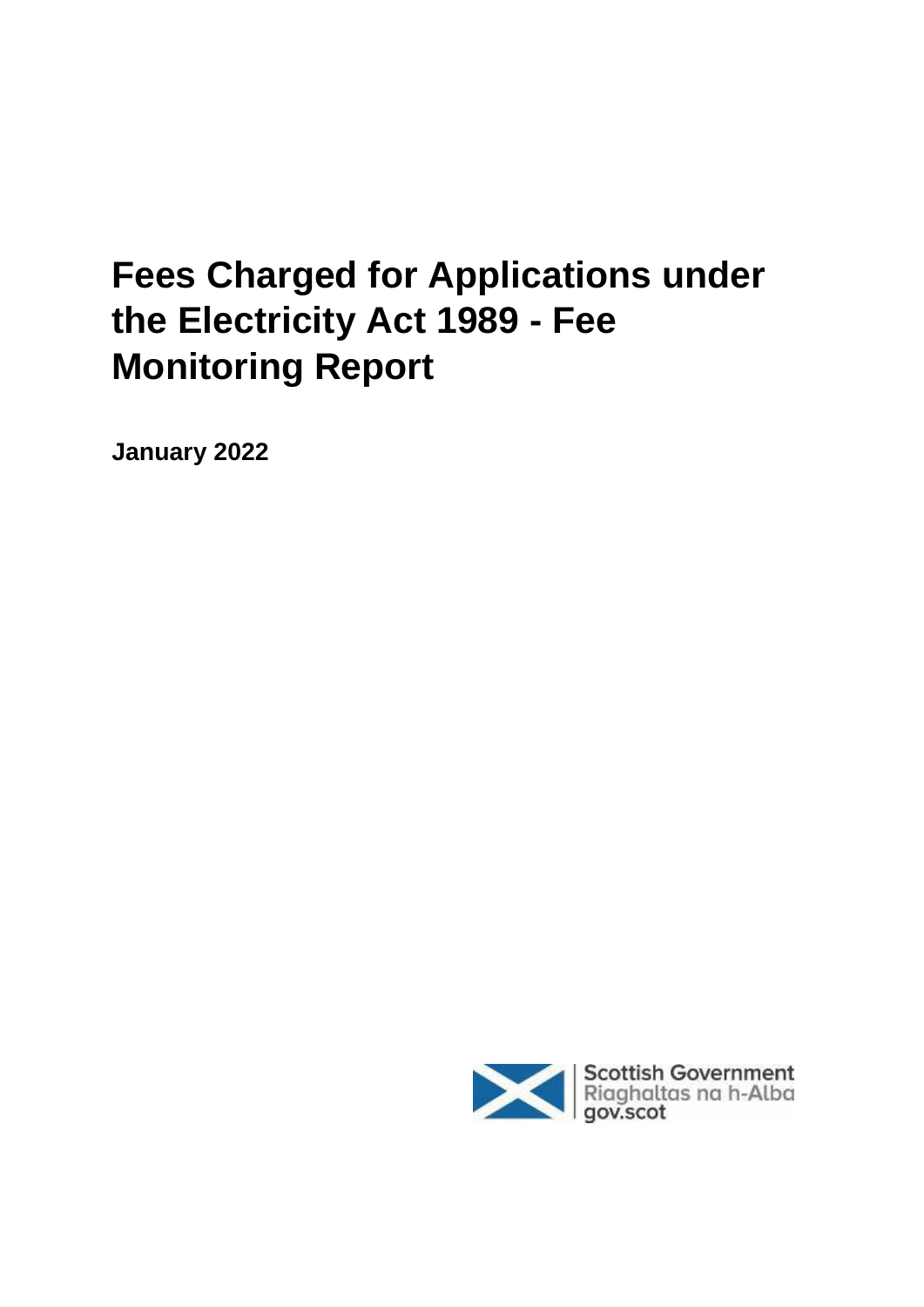## **Contents**

#### **Tables**

| Table 1: Fees by Application type received by ECU (July 2019 – July 2021) 4 |  |
|-----------------------------------------------------------------------------|--|
|                                                                             |  |
|                                                                             |  |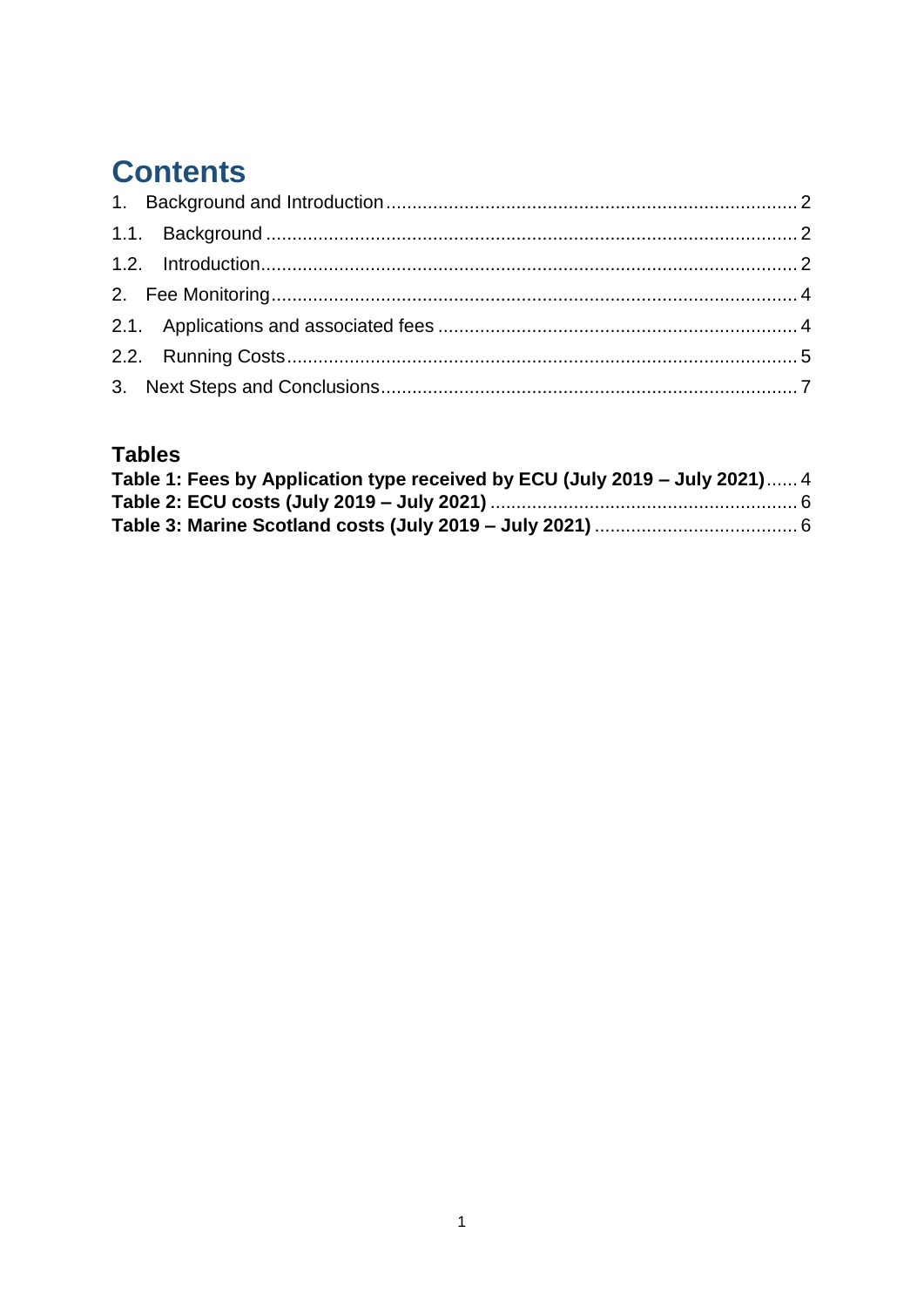## <span id="page-2-0"></span>1. Background and Introduction

### <span id="page-2-1"></span>1.1. Background

- 1.1.1 The Scottish Ministers are responsible for determining applications for consent under section 36 and section 37 of The Electricity Act 1989 ("the Electricity Act"). Applications under section 36 are for onshore generating stations with installed capacity exceeding 50 Mega Watts ("MW") and for offshore generating stations with installed capacity exceeding 1MW in the Scottish Territorial waters and exceeding 50MW in the Scottish offshore region. Applications under section 37 are for certain overhead power lines in Scotland. The Electricity (Applications for Consent) Regulations 1990 and Electricity Works (Environmental Impact Assessment) (Scotland) Regulations 2017 apply to such applications, which are processed on behalf of Scottish Ministers by the Scottish Government's Energy Consents Unit (ECU) and Marine Scotland Licensing Operations Team.
- 1.1.2 A previous consultation ran from February to May 2018 on Fees for Applications for Consent under The Electricity Act 1989. At that time, a review of the fee levels and structure was required due to a significant shortfall in cost recovery for a number of years. The consultation presented options and in summary the consultation highlighted that the proposed fee increase was considered too high but it was acknowledged that the fees at that time were too low. Following analysis of the consultation responses and discussions with a range of stakeholders, the fees for section 36 and section 37 applications were increased; fees were introduced for section 36C applications; fee bandings were revised and the monetary value of the contribution to planning authorities from onshore applications were increased. The approved option for the increase in fees was less than originally proposed through the consultation. Overall, the above measures that were introduced in 2019 reduced the level of public subsidy by the Scottish Government from an estimated 95% to 34% of application processing costs.

#### <span id="page-2-2"></span>1.2. Introduction

- 1.2.1 The current fee structure for applications under the Electricity Act came into force on 30 June 2019 through the introduction of The Electricity (Applications for Consent and Variation of Consent) (Fees) (Scotland) Regulations 2019 ("the Fees Regulations 2019").
- 1.2.2 In accordance with the Scottish Public Finance Manual, the Scottish Government adopts the principle that there should be full cost recovery for all public services, including those associated with discharging consenting functions under the Electricity Act. Following the implementation of the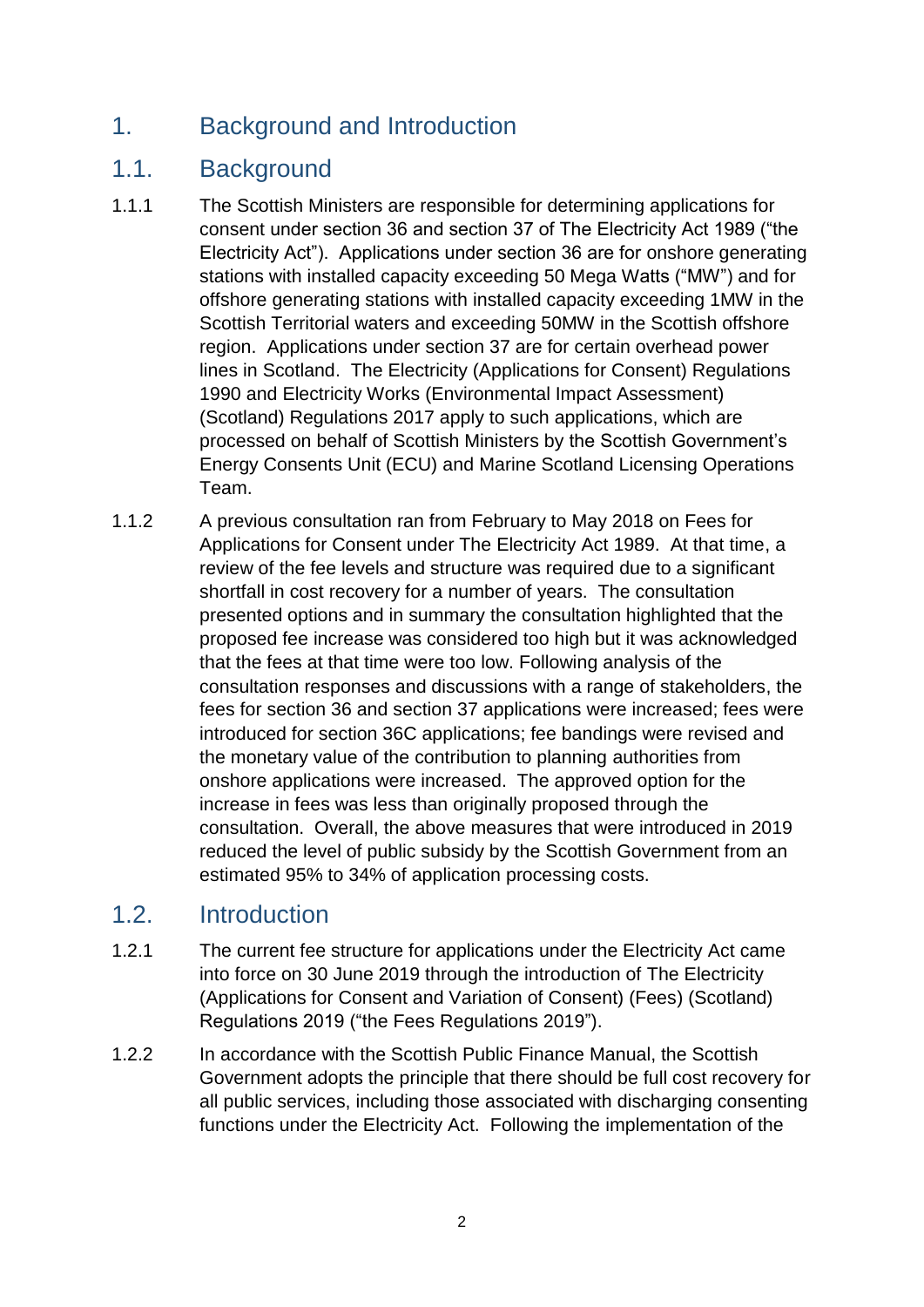Fee Regulations 2019, the Scottish Government committed to monitoring the effects of these changes as a step towards full cost recovery.

1.2.3 It was considered that monitoring the implementation of the fee structure should be undertaken two years on. Whilst it is noted that the Scottish Public Finance Manual suggests an annual review of costs, it was considered that monitoring fees every two years provided reliable data and was more closely aligned to the project development cycle for long term Environmental Impact Assessment ("EIA") projects. Two years would also allow a variety of applications to come forward and allow detailed data to be gathered to inform future analysis.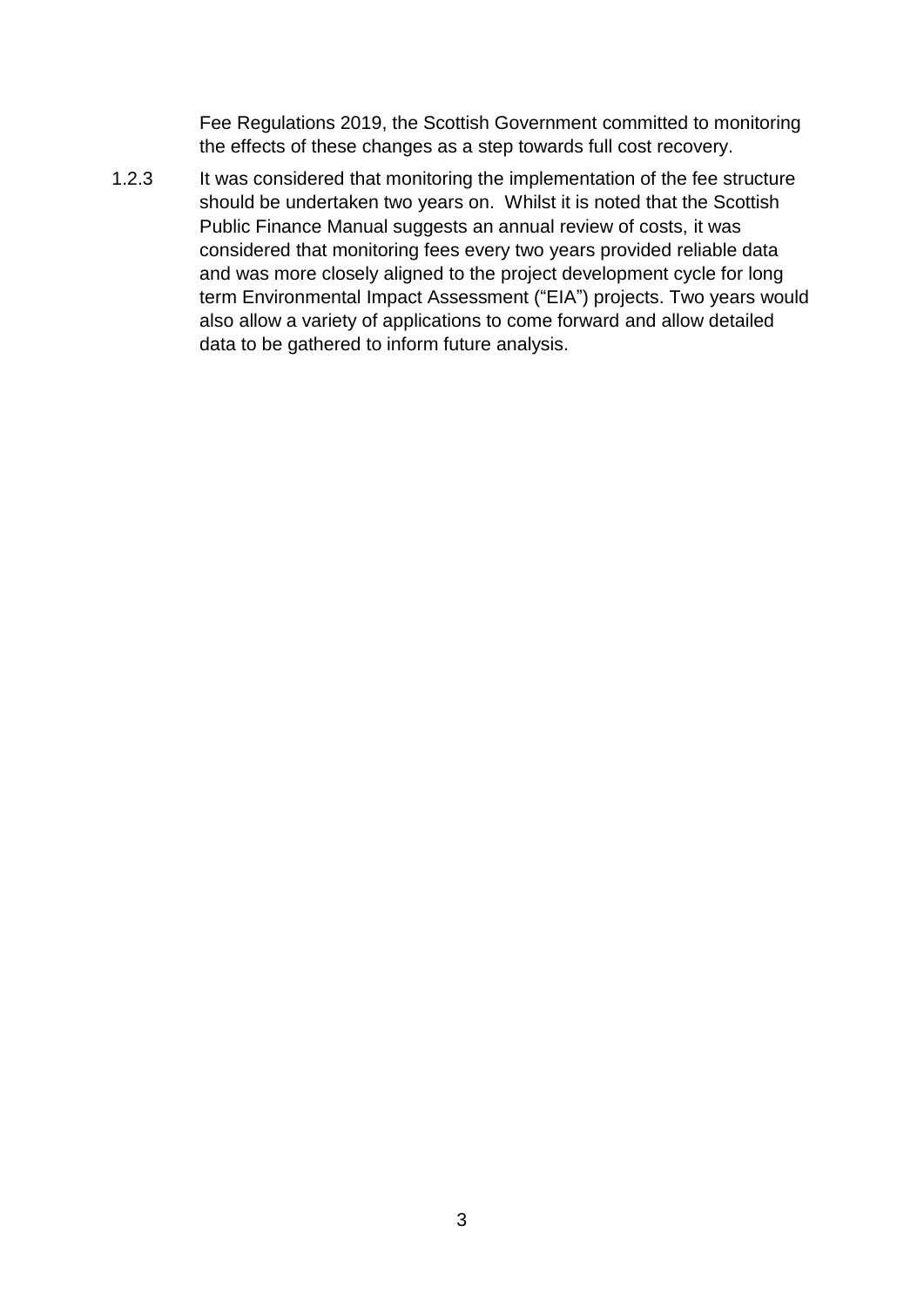## <span id="page-4-0"></span>2. Fee Monitoring

## <span id="page-4-1"></span>2.1. Applications and associated fees

#### Energy Consents Unit

2.1.1 The following table provides an estimate of applications and associated fees received under the Electricity Act by ECU for the period July 2019 to July 2021 by application type. Note that where no applications for a particular type were received during the reporting period, no information has been included.

#### <span id="page-4-2"></span>**Table 1: Fees by Application type received by ECU (July 2019 – July 2021)**

| <b>Application Type</b>                                                                                                                                                                                      | <b>Number of</b><br><b>Applications</b><br>received | <b>Fees</b><br><b>Received</b><br>(E) |
|--------------------------------------------------------------------------------------------------------------------------------------------------------------------------------------------------------------|-----------------------------------------------------|---------------------------------------|
| 1 (1) (c) - Construction, or construction and<br>operation of a generating station which is not<br>EIA development and has a capacity<br>exceeding 50 megawatts but not exceeding<br>100 megawatts           | 1                                                   | 70,000                                |
| 1 (2) (b) - Extension, or extension and<br>operation, of a generating station which is not<br>EIA development, resulting in increase in<br>capacity exceeding 10 megawatts but not<br>exceeding 50 megawatts | $\mathbf{1}$                                        | 25,000                                |
| 1 (2) (c) Extension, or extension and<br>operation, of a generating station which is not<br>EIA development, resulting in increase in<br>capacity exceeding 50 megawatts but not<br>exceeding 100 megawatts  | 1                                                   | 70,000                                |
| 1 (3) (c) Construction, or construction and<br>operation, of a generating station which is EIA<br>development and has a capacity-exceeding<br>50 megawatts but not exceeding 100<br>megawatts                | 12                                                  | 1,500,000                             |
| 1 (3) (d) Construction, or construction and<br>operation, of a generating station which is EIA<br>development and has a capacity exceeding<br>100 megawatts but not exceeding 300<br>megawatts               | 5                                                   | 900,000                               |
| 1 (3) (e) Construction, or construction and<br>operation, of a generating station which is EIA<br>development and has a capacity exceeding<br>300 megawatts                                                  | $\overline{1}$                                      | 280,000                               |
| 1 (4) (b) Extension, or extension and<br>operation, of a generating station which is EIA<br>development, resulting in an increase in                                                                         | 3                                                   | 105,000                               |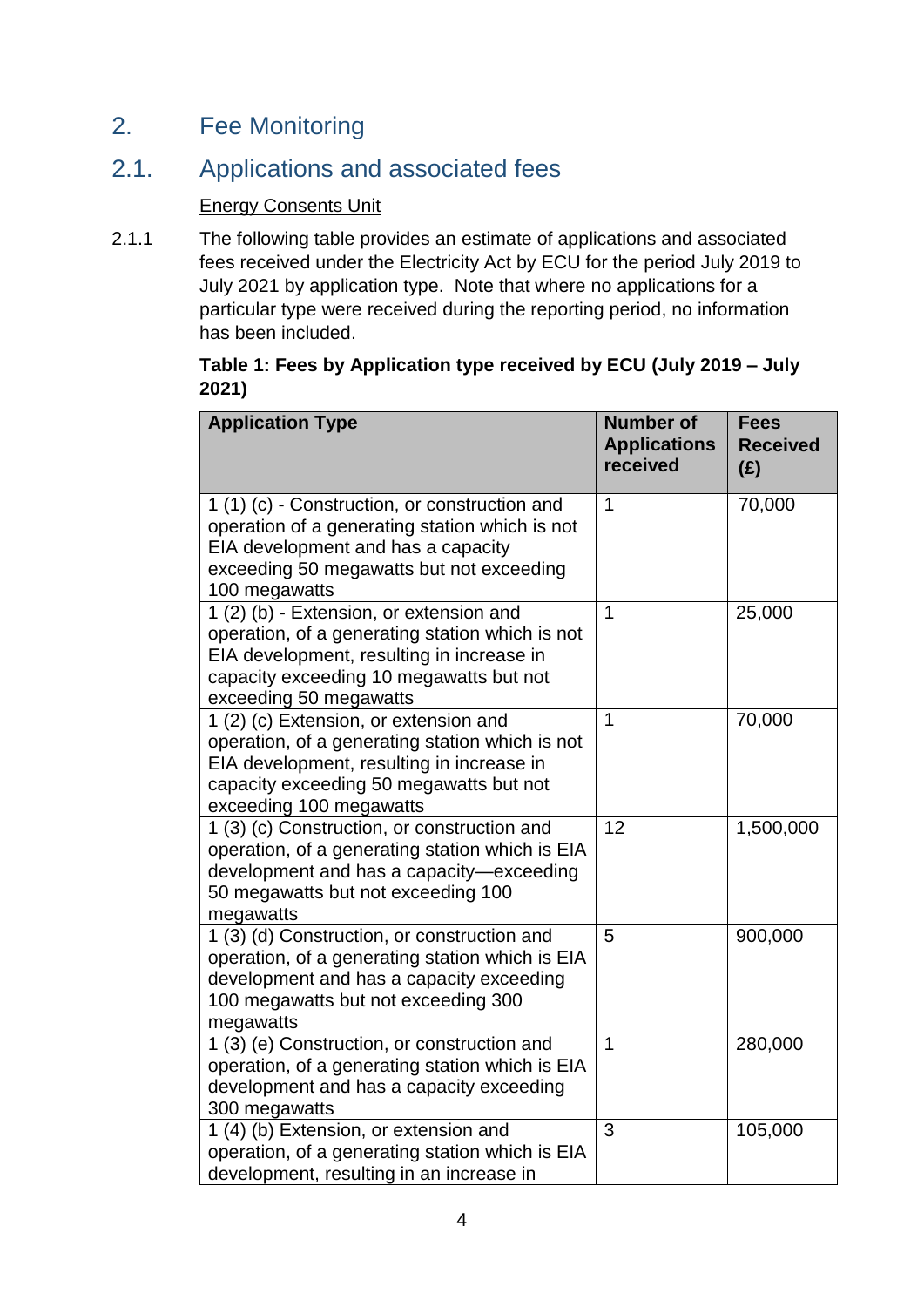| <b>Application Type</b>                                                                                                                                                                                    | <b>Number of</b><br><b>Applications</b><br>received | <b>Fees</b><br><b>Received</b><br>(E) |
|------------------------------------------------------------------------------------------------------------------------------------------------------------------------------------------------------------|-----------------------------------------------------|---------------------------------------|
| capacity exceeding 10 megawatts but not<br>exceeding 50 megawatts                                                                                                                                          |                                                     |                                       |
| 1 (4) (c) Extension, or extension and<br>operation, of a generating station which is EIA<br>development, resulting in an increase in<br>capacity exceeding 50 megawatts but not<br>exceeding 100 megawatts | 1                                                   | 125,000                               |
| 2 (1) (a) Overhead line which is not EIA<br>development with a total distance not<br>exceeding 500m                                                                                                        | 1                                                   | 180,000                               |
| 2 (1) (b) Overhead line which is not EIA<br>development with a total distance exceeding<br>500m but not exceeding 15km                                                                                     | 80                                                  | 29,020                                |
| 2 (1) (c) Overhead line which is not EIA<br>development with a total distance exceeding<br>exceeding 15 kilometres                                                                                         | 30                                                  | 59,260                                |
| 2 (2) (b) Overhead line which is EIA<br>development with a total distance exceeding<br>1 kilometre                                                                                                         | 4                                                   | 115,140                               |
| 3 - Variations (All types)                                                                                                                                                                                 | $\overline{2}$                                      | 326,250                               |
| <b>Total</b>                                                                                                                                                                                               | 147                                                 | 3,950,420                             |

#### Marine Scotland

- 2.1.2 Application fees received for applications processed by Marine Scotland for offshore wind applications for the same period (July 2019 – July 2021), totalled approximately £18,000. It is noted that fees were limited due to the fact that offshore wind applications follow sectoral plans produced by Marine Scotland and a leasing round administered by Crown Estate Scotland.
- 2.1.3 This plan led approach results in clusters of applications being received rather than a continuous flow of applications. Looking across a longer timeframe, application fees received for the period 2015/16 - 2020/2021 totalled £403,050.

## <span id="page-5-0"></span>2.2. Running Costs

#### Energy Consents Unit

2.2.1 The following table provides an estimate of ECU outgoings which includes the running costs for ECU and fees paid to planning authorities for the period July 2019 – July 2021. Over this period it cost the Scottish Government approximately £2.7m to operate ECU and it paid out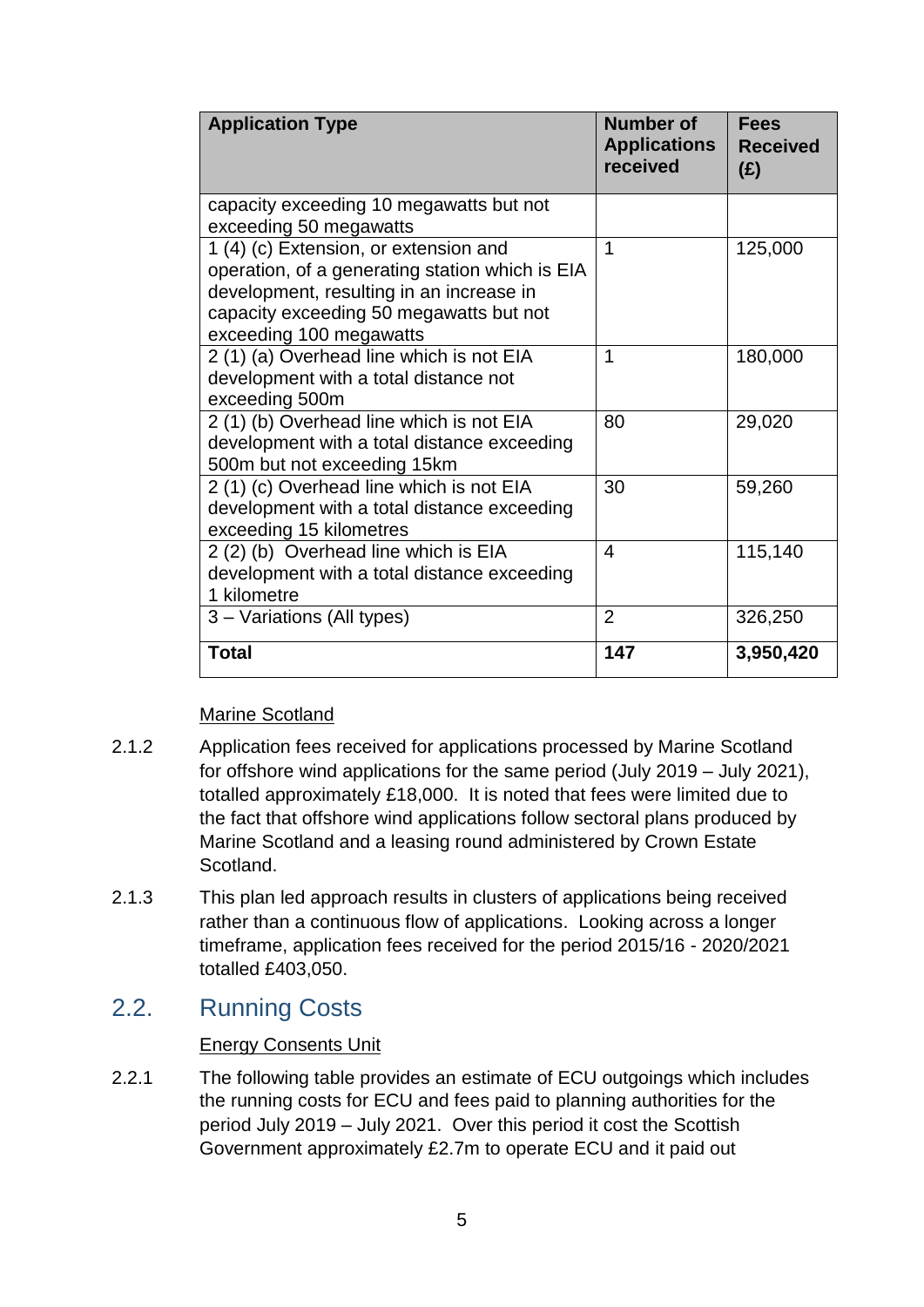approximately £1.9m to planning authorities, total running cost approximately £4.6m.

2.2.2 The income from Table 1 is approximately £3.9m and the outgoings from Table 2 is approximately £4.7m, therefore identifying a shortfall of approximately £800,000.

| <b>Costs</b>                                                                                                             | Total (£) |
|--------------------------------------------------------------------------------------------------------------------------|-----------|
| Running costs*<br>*includes payments to consultants, IT Budget, Salaries,<br>accommodation, travel, and training/events. | 2,744,459 |
| Payments/Fees paid to Planning Authorities                                                                               | 1,996,274 |
| <b>Total outgoings</b>                                                                                                   | 4,740,733 |

#### <span id="page-6-0"></span>**Table 2: ECU costs (July 2019 – July 2021)**

#### Marine Scotland

<span id="page-6-1"></span>2.2.3 The following table provides an estimate of Marine Scotland running costs and for the period July 2019 – July 2021.

| Table 3: Marine Scotland costs (July 2019 – July 2021) |  |
|--------------------------------------------------------|--|
|--------------------------------------------------------|--|

| <b>Costs</b>                                                                                                  | Total (£) |
|---------------------------------------------------------------------------------------------------------------|-----------|
| Running costs <sup>*</sup> $(E)$                                                                              |           |
| *includes Staffing costs, IT<br>costs, Decommissioning<br>advice, training and<br>professional subscriptions. | 2,705,151 |
| <b>Total costs</b>                                                                                            | 2,705,151 |

- 2.2.4 The data available for Marine Scotland is limited over this period. The Sectoral Marine Plan for Offshore Wind Energy was published in October 2020. The recent Scotwind commercial leasing round, announced on 17 January 2022 by Crown Estate Scotland, awarded lease options with the potential of up to 25GW capacity. Accordingly, the scale and number of applications brought forward may be larger than anticipated.
- 2.2.5 It should also be acknowledged that Marine Scotland, on behalf of Scottish Ministers, manages the discharge of all offshore related conditions of section 36 consent and that this requires substantial resource from both Marine Scotland and stakeholders.